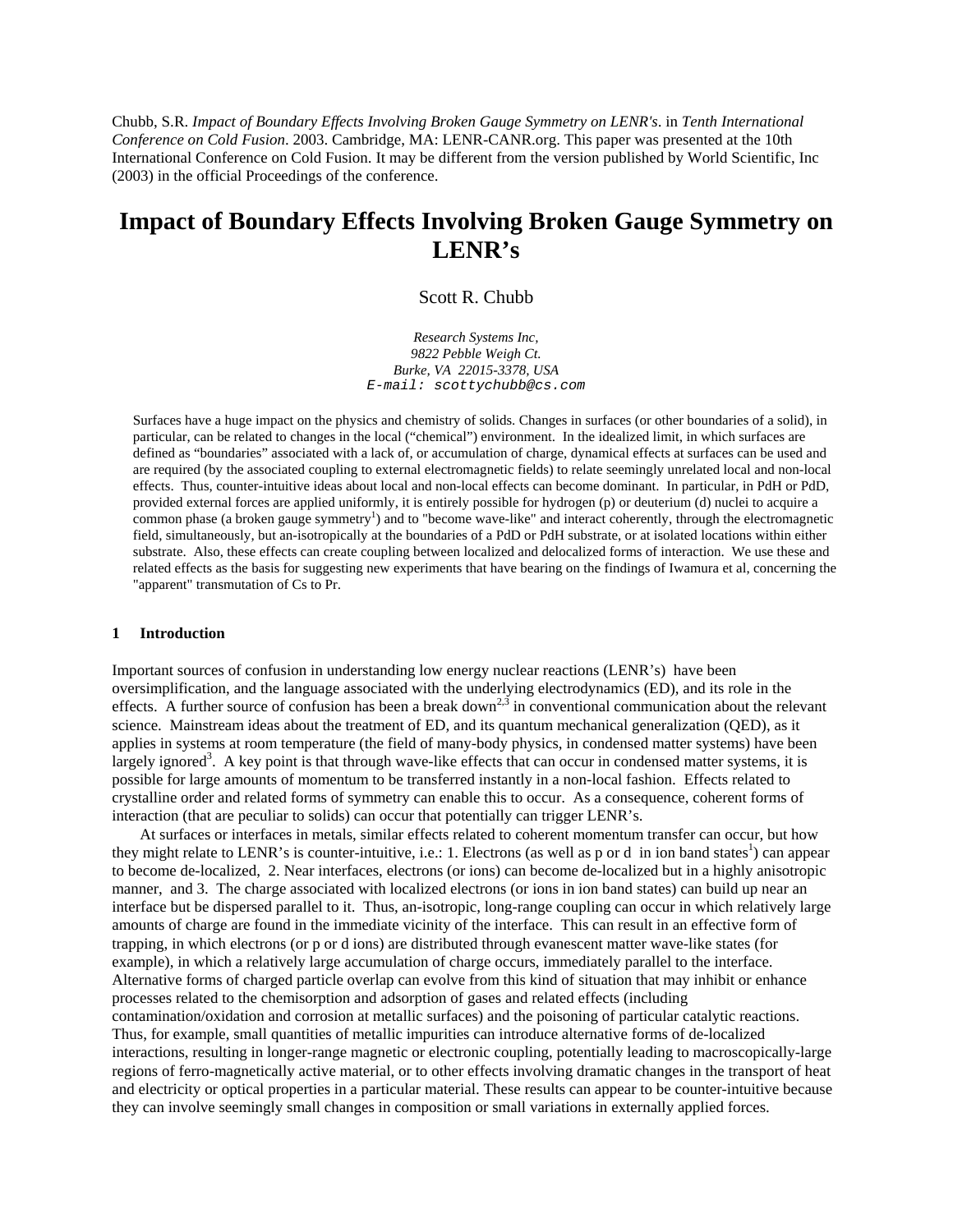In this paper, we suggest these effects could be pivotal in the Iwamura et  $al<sup>4</sup>$  experiments. In particular, although the 6s (valence) electrons in Cs play a dominant role in the bonding of Cs to transition metal surfaces (and in the resulting lowering of work function), more complicated effects are also important. Specifically, when Cs is adsorbed on transition metal surfaces<sup>5,6</sup>, the (outer) 5p core electrons play a somewhat counterintuitive (but important) role in defining the associated geometry and in the resulting chemical bonds. The associated rearrangement of charge leads to the formation of multiple, counter-polarized, electric dipoles, in which 5p core electrons, effectively, expand and contract, in response to depletion of 6s charge that results when the Cs bonds to the substrate. The resulting dipole formation is strongly correlated with depletion of charge, in and around each Cs atomic center. For this reason, it is to be expected that further polarization will take place, in response to the dissociation of  $D_2$  gas, at the surface of the substrate, in the vicinity of each Cs. In particular, in PdD<sub>x</sub>, with increasing x, the electronic states near the Fermi Energy are predominantly Pd-like (and have 5s, anti-bonding character). For this reason, at low Cs concentration, as  $D$  is added to  $PdD<sub>x</sub>$ , the host material does not screen the charge of the nucleus (d) of each D appreciably, suggesting that in the experiments<sup>4</sup>, at the Pd surface, in the immediate vicinity of the Cs, long-range, polarized forms of coupling will take place. As a consequence, the further excitation of (deeper ) Cs core electrons, using X-rays (with incident energies of ~1.2 KeV), can lead to additional, significant long-range coupling through many-body ("shake-up") effects. In principle, such long-range effects could couple, non-locally, through the substrate. The associated effects may explain the significance of the CaO overlayers that are used in Iwamura et al<sup>4</sup> (IW). In particular, they<sup>4</sup> found that effects involving long-range coupling to CaO layers, in the interior of the Pd samples, appear to be playing a critical role in triggering the apparent transmutation effect.

Because of the counter-intuitive nature of a number of these effects, it is appropriate to include some background material. This is done in the next two sections. In the third section, a number of observations about the potential relevance of these effects, in the IW work, is discussed. In the final section, we suggest several new experiments.

## **2 Gauge Symmetry and Broken Gauge Symmetry in Wave-Like Phenomena in Condensed Matter**

Wave-like phenomena, associated with broken gauge symmetry<sup>1,7</sup>, can occur because the relationship, p=mv, between the momentum of a neutral particle and its velocity v and mass m must be modified when the particle possesses a charge e. Then the more general relationship,

 $m\mathbf{v} = \mathbf{p} \cdot \mathbf{e}/c\mathbf{A}$ , (1)

applies. (A is the vector potential, and c=speed of light.)

In Eq. 1, when many charged particles acquire a common (spatially dependent) phase ϕ, quantum mechanically, as operators, both  $p = \hbar / i \nabla$  and e/cA can change abruptly at many different locations, instantly, without altering the value of mv. Then, many particles can respond coherently, without changing their relative positions, and velocities. The origin of this phase coherence is called spontaneously broken gauge symmetry  $(SBGS)^7$ . SBGS can occur when many particles, instantly, become indistinguishable from each other. Then, to minimize energy, spontaneously, all particles can acquire a common phase and momentum, either in response to an outside perturbation, or to minimize energy. Well-known phenomena occur through this including: super-fluidity in liquid 4 He, super-conductivity, and normal heat and electrical conductivity in solids<sup>8</sup>. But the potential relevance of SBGS in LENR's has been ignored. Probably, this is because SBGS effects, inherently, are non-local; while nuclear reactions are local. But SBGS can explain nuclear reactions without high energy particles. In solids, SBGS occurs because of loss of translation symmetry at the boundaries of regions where charge can change in an irregular manner. To understand how this can occur, it is useful to consider a thought experiment. In figs. 1a and 1b, we show schematic diagrams of a solid and an observer, in which the observer and solid are either stationary (Fig.1a) or in motion (Fig.1b) with respect to each other. To be concrete, assume an idealized picture in which the solid is in its ground state, the observer is not interacting with it, and the motion occurs because the observer "moves" with fixed velocity V, relative to the solid. Consider the effective change in the center-of-mass (CM) wave function  $\Psi_{cm}$  of the solid that results from the change in relative motion. When both the observer and solid are stationary with respect to each other (Fig. 1a),  $\Psi_{cm} = 1$ . In Fig. 1b, however, although "no interaction" occurs, in the frame of the observer,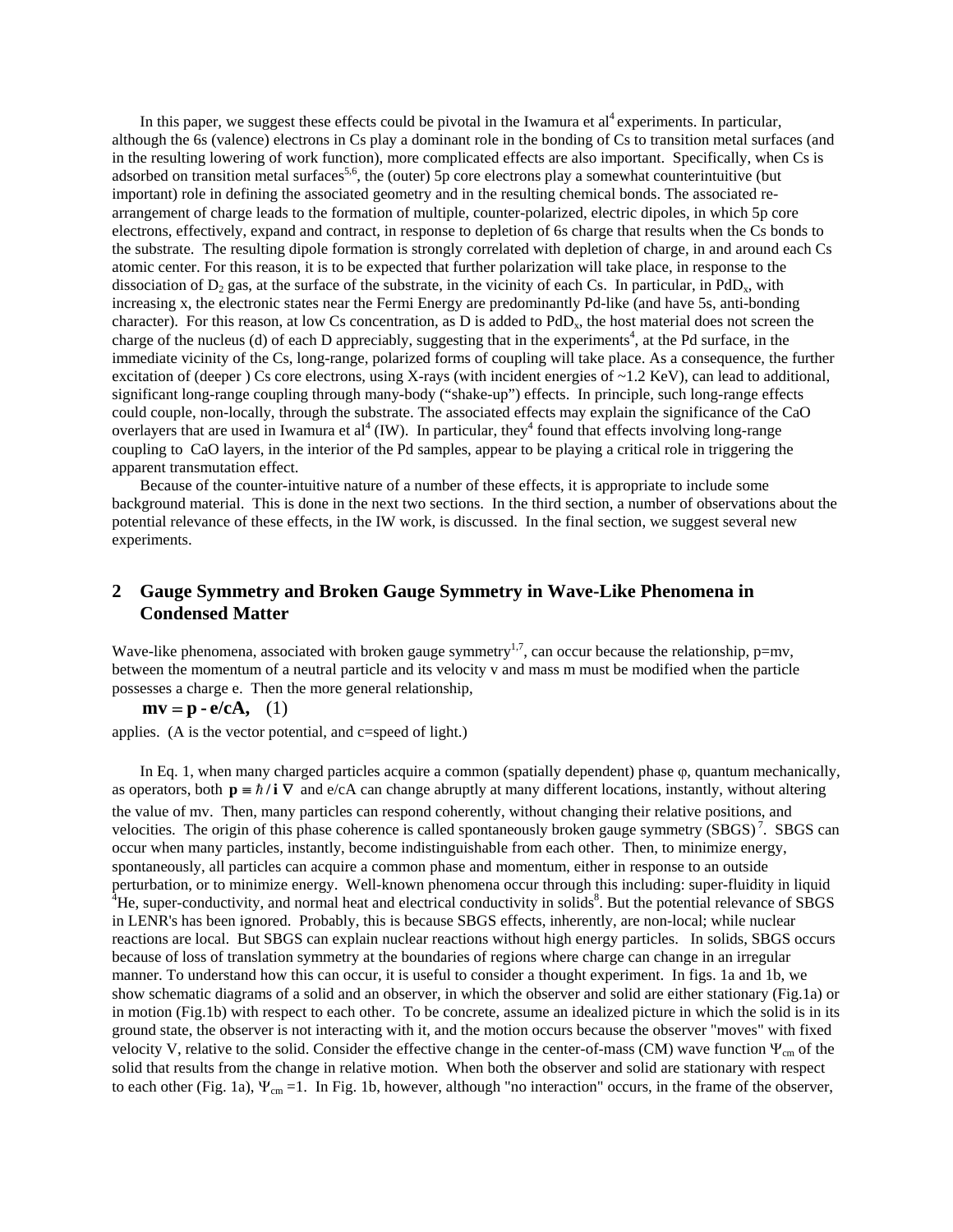the solid appears to "move" in a perfectly rigid fashion. Then,  $\Psi(R)_{cm} = e^{\int_{R}^{i P} R}$ , where P is the total momentum (associated with the "bulk region"<sup>8</sup>) of the solid (relative to the "surface region"<sup>8</sup>), and R is its CM. Alternatively, using the definition of the CM position, in the frame of the observer, we may re-write this last expression in the form,

$$
\Psi(R)_{cm}=e^{i\frac{P}{\hbar}R}=\prod_{i}e^{i\frac{m(i)r(i)}{\hbar M}P}.(2)
$$

Here,  $m(i)$  is the mass of the i<sup>th</sup> particle, and  $r(i)$  is the coordinate of its wave function.

An important point is that in the transformation that is involved with going from Fig. 1a to Fig. 1b, the manybody wave function  $\Phi(r(1),...,r(n))$  associated with Fig. 1a is multiplied by the product of plane-waves that appears on the right side (R.S.) of Eq. 2. As a result, effectively, through the "rigid" (Galilean) transformation associated with going from Fig. 1a to Fig. 1b, each particle acquires a fractional portion of the total momentum, instantly.

A second important point is that the associated changes in the wave function constitute a trivial example of a gauge transformation. The transformation occurs by simply inserting a common phase factor of the

 $\frac{m[i]r[i]P}{m}$ 

form  $e^{i \hbar M}$ as a prefactor of  $\Psi_{cm}$  whenever  $\Psi_{cm}$  is evaluated at the location r(i). The fact that in the absence of interacting with the solid, the observer in Fig. 1b could have chosen the relative velocity V arbitrarily means that the value of P=MV is also arbitrary. When no physically observable perturbation alters this situation, the freedom to select V constitutes a form of gauge symmetry.

Gauge symmetry of this type applies in regions that are located sufficiently far away from any boundary. Then, it is not possible to determine whether any charged "particle" is in motion or at rest, provided the charged "particle" can be identified. When no charged "particle" can be identified, the pre-factor (associated with Eq. 2) is not relevant, directly in any particular form of interaction because no net charge (or electromagnetic field) associated with any effect involving the pre-factor can be identified. However, near boundaries, or when many particles acquire a common phase, the pre-factor has important consequences. In particular, in the absence of outside forms of interaction, the energy within the "solid" remains invariant with respect to the transformation that occurs in going between Fig. 1a and Fig. 1b. For this reason, in the presence of small perturbations associated with forces that result from outside interactions, a potentially huge degeneracy is present.



**Fig. 1: Schematic Diagram of Idealization in which the relative motion of a solid and an observer is stationary (A) or in motion (B). As alluded to in the text, if the solid is required to be in its ground state, the "motion", schematically is required to involve the observer, alone.**

Because the lowest energy system has smallest overlap with outside perturbations, system energy is required to be reduced through a reduction in translation symmetry. Enhanced coherence is a direct consequence of this possibility. In particular, for example, at temperature T=0, all particles in the solid have a common velocity V, and at the "boundary" of the solid, a change in the velocity of one particle through a minor perturbation couples to all of the particles. In this way a seemingly short-range, well-screened variation in the local electromagnetic interaction at one location, in fact, can have a large effect at distant locations. Thus, potential forms of coherence can result because rates of reaction are reduced when coherence from symmetry is allowed. A useful rule-of-thumb is: these forms of coherence are strongly correlated with the behavior of the charge; when charge does not build up, coherence can occur; when it does, coherence usually disappears.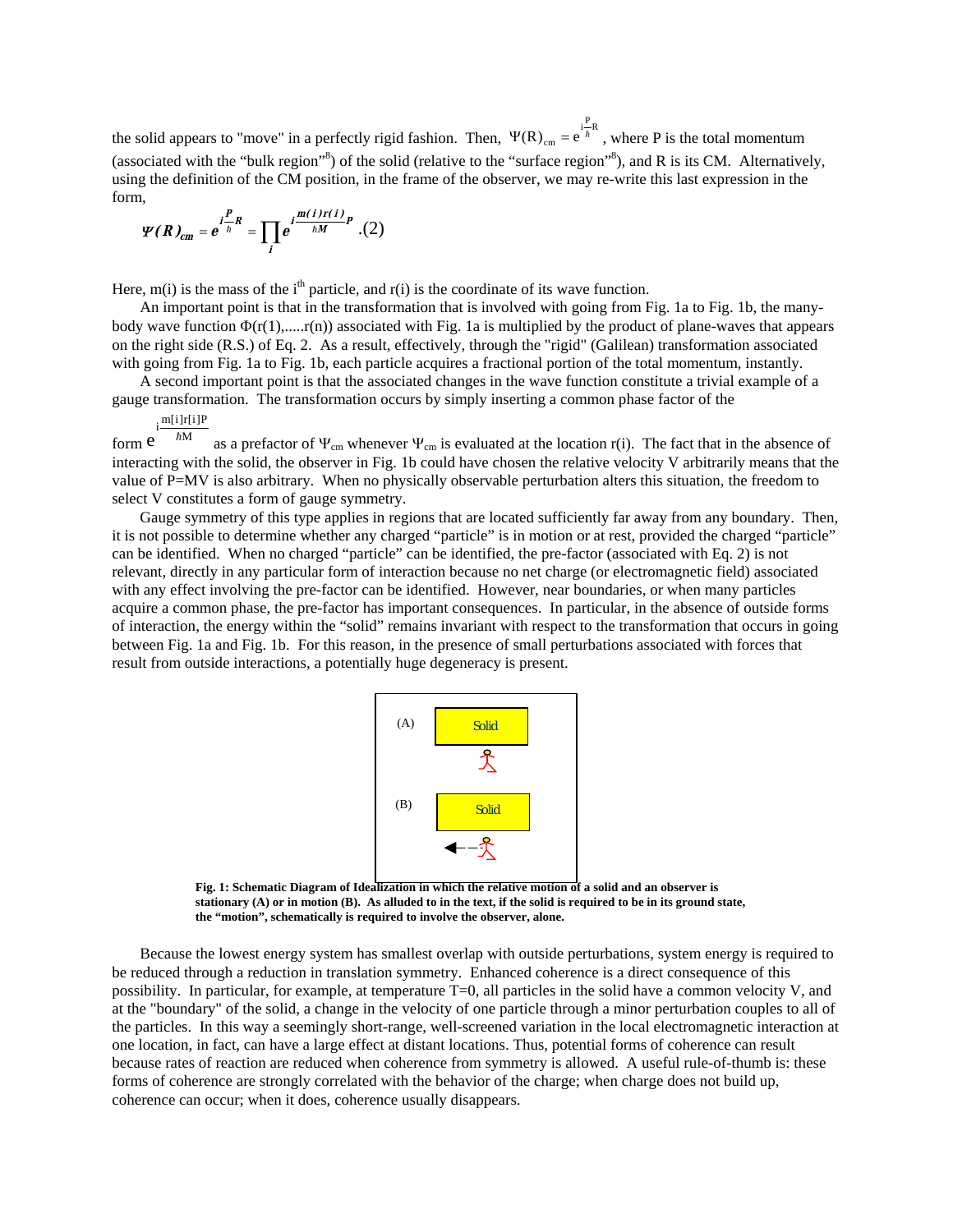In fact, preferentially, charge does build up at the boundaries of the solid, and this causes a reduction in symmetry. How this occurs involves a balance between the electrostatic forces and available momenta (p), and the velocities of individual particles (in Eq. 1) in the presence of collisions. In particular, collisions are allowed to occur through abrupt (quasi-discontinuous) changes in p. In principle, locally, these can be accompanied by compensating changes in A. However, when the total charge within a particular region vanishes and no further charge is found outside the region, near the Ground State, T=0, limit, changes in velocity must become proportional to changes in momentum.

In principle, through considerations, based on symmetry, it is possible to identify the boundaries of a solid in the  $T=0$  limit, rigorously, and approximately at finite T, based on rules<sup>8</sup> (associated with the lowest forms of excitation) that asymptotically are required as  $T \rightarrow 0$ . This can be further quantified through a generalization of a well-known band theory, technique, Multiple-Scattering<sup>7,8</sup>. This theory applies at all values of T. But it requires detailed calculation<sup>7</sup> at elevated values of T. Slightly above T=0, a simplified form of this theory applies<sup>8</sup>. In this limit, the theory implies useful information about how and when charge can become localized that can be inferred by allowing the total momentum P (of the "bulk region") to acquire an imaginary component in regions where net charge can be appreciable (which is true in surface regions). Then, no net charge accumulates in bulk regions, where it is allowable for many charges to move in a rigid or quasi-rigid manner (as in Fig. 1b, and Eq. 2); while in surface regions, P can acquire an imaginary component, which leads to a dissipation of energy and momentum.

# **3 Potential Role of Broken Gauge Symmetry at Boundaries in the Iwamura et al Experiments**

The situation in which the momenta p associated with the electrons that accompany the diffusing D in the Iwamura et al experiments<sup>4</sup> acquire imaginary components in directions perpendicular to the Pd surface is intriguing. Two possible results that apply in this limit are: 1. A form of highly anisotropic trapping might occur, in which each electron associated with each D could effectively become dissociated from its nuclear center (d) in directions parallel to the surface of the Pd (and Cs) but remain localized in the vicinity of its nuclear center in directions normal to the surface; and 2. Through potential degeneracy associated with gauge symmetry, that coherent coupling might occur between this (an-isotropic) configuration and perturbations that are directed normal to the surface.

## **4 Suggestions for New Experiments Based on the Potential Role of SBGS in the Iwamura et al Transmutation Work**

A poorly-understood effect associated with the experiments<sup>4</sup> by IW involves the role of the CaO layers, within the interior of the Pd. In fact, if the kind of surface-localization effect, alluded to in the last section, is important, the CaO layers could become very important, as a potentially stabilizing force, in the electro-deposition of Cs. In particular, although these layers are positioned at a distance that is macroscopically finite from the Cs, in the context of conventional quantum mechanics, as it applies in atoms and molecules, in solids, the associated distance has marginal consequence. This is because except within the immediate vicinity of each surface or interface, the substrate effectively "behaves" as if it is neutral. For this reason, electrostatic effects can propagate over macroscopic distances in an effectively un-attenuated manner.

The role of the Cs-5p core electrons in the associated interaction may be important. In particular, although intuitively one might think that these electrons would not appreciably alter the bonding characteristics (much less the potential for nuclear reaction) associated with the (outer) Cs 6s electrons, in fact, they are known to be actively involved in the lowering of work function that occurs when Cs is deposited on the surface of many transition metals<sup>5,6</sup>. Thus, it is also not at all unreasonable to expect that the excitation of core electrons in the XPS process that is used to identify the concentrations of Cs (and/or Pr) atoms might be playing a potential role in triggering a longer-range, coherent form of coupling between the localized D's that are found in the immediate vicinity of the Pd surface, near the Cs, and the electronic/ionic charge associated with the CaO layers that are located far from the Cs-surface, within the Pd-bulk-like region. Two intriguing ideas for testing these hypotheses exist: 1. It is possible that by using a different set of core levels (and excitation energies) to monitor the presence of Cs, the reaction might disappear or be enhanced; 2. By varying the amount of CaO and/or the CaO separation from the Cs-Pd